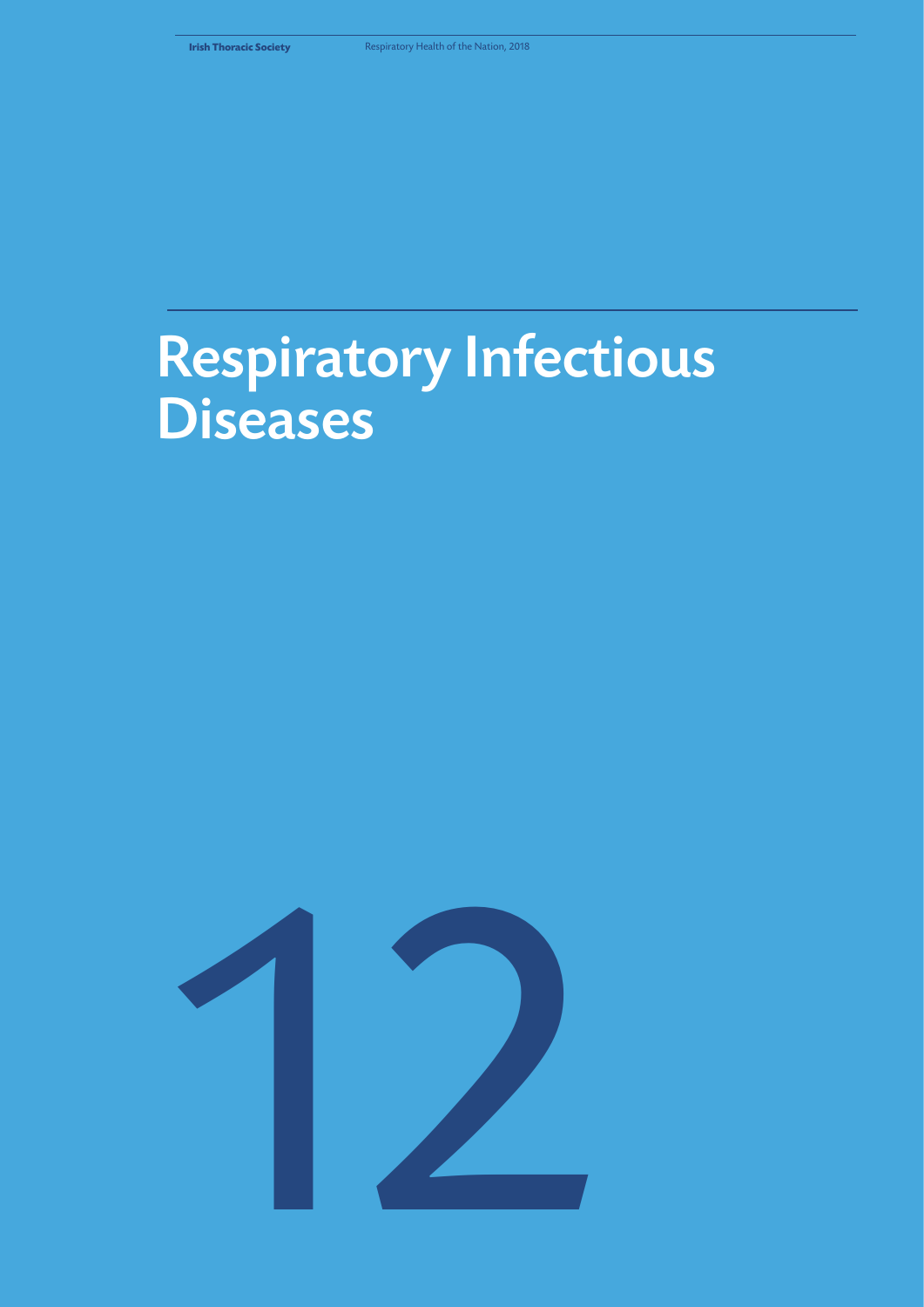# **Key Points**

- Respiratory Infectious diseases cause considerable morbidity in Ireland
- Childhood vaccination programmes have positively impacted on many diseases but challenges remain to achieve a 95% uptake level in all areas
- Protection of those vulnerable to infection due to age or chronic disease, including respiratory disease, by vaccination is inadequate In Ireland

## **Background**

Many infectious diseases of public health significance are notifiable. All medical practitioners including clinical directors of diagnostic laboratories in Ireland must notify the Medical Officer of Health (MOH) of these specified infectious diseases. These diseases can cause a variety of problems, including respiratory disease, for patients. In addition, all outbreaks of respiratory infectious diseases are notifiable, as are unusual clusters of symptoms as was the case initially with SARS and MersCoV. This chapter focuses on diseases where the impact is mainly on the respiratory system. The majority of these diseases/organisms are entered on a national computerised infections disease reporting system (CIDR). However, seven pathogens are notified directly to the European Antimicrobial Surveillance System (EARSS) and with the exception of Streptococcus pneumonia (invasive), are not recorded on CIDR.

These infectious diseases are important in their own right for all those affected but they can have added morbidity and even mortality consequences for those with underlying respiratory diseases (e.g., asthma, COPD, CF), for those who are immunosuppressed or where they occur in congregate settings such as Nursing Homes. Many are preventable or their risk reduced by vaccination and herd immunity. The structure of this chapter is different to other chapters as each of the diseases is taken as a separate entity. Additional information on aspects of some of these diseases is included in the chapter on Older People, the chapter on Paediatrics, and the chapter on Pneumonia and Lower Respiratory Infection (unspecified). Tuberculosis is discussed in chapter 13.

# **Incidence and prevalence**

Most respiratory infectious diseases are managed in the community setting. As with many diseases their impact on health services in terms of those who attend GPs, those who attend out of hours services, those who attend Emergency Departments and those who attend hospital Outpatient Departments (OPD) is not available at national level. Inpatient data, only available from HIPE reporting publicly funded hospitals, considerably underestimate those affected. However, the indirect consequences for some of these diseases are available eg. hospitalisation for bronchiolitis as a marker for Respiratory Syncytial Virus (RSV) infection. In addition to the impact of a disease, is the impact on health services in terms of prevention programmes such as the childhood immunisation programme, influenza and pneumococcal vaccination programmes, antenatal vaccination programmes and contact or environmental tracing.

As these diseases are notifiable, national incidence data are available for those diagnosed clinically by a medical practitioner. This is true when the illness is severe but where the disease is self-limiting and/ or where the person self-cares, national data reflect trends rather than true incidence. Examples of these include influenza and RSV.

Data for each of these key notifiable infectious diseases of respiratory significance is presented below. Table 12.1 shows the numbers and population rates for the years 2007-2016 as available on CIDR. The increasing notifications of influenza are at least in part due to an increase in availability of laboratory testing.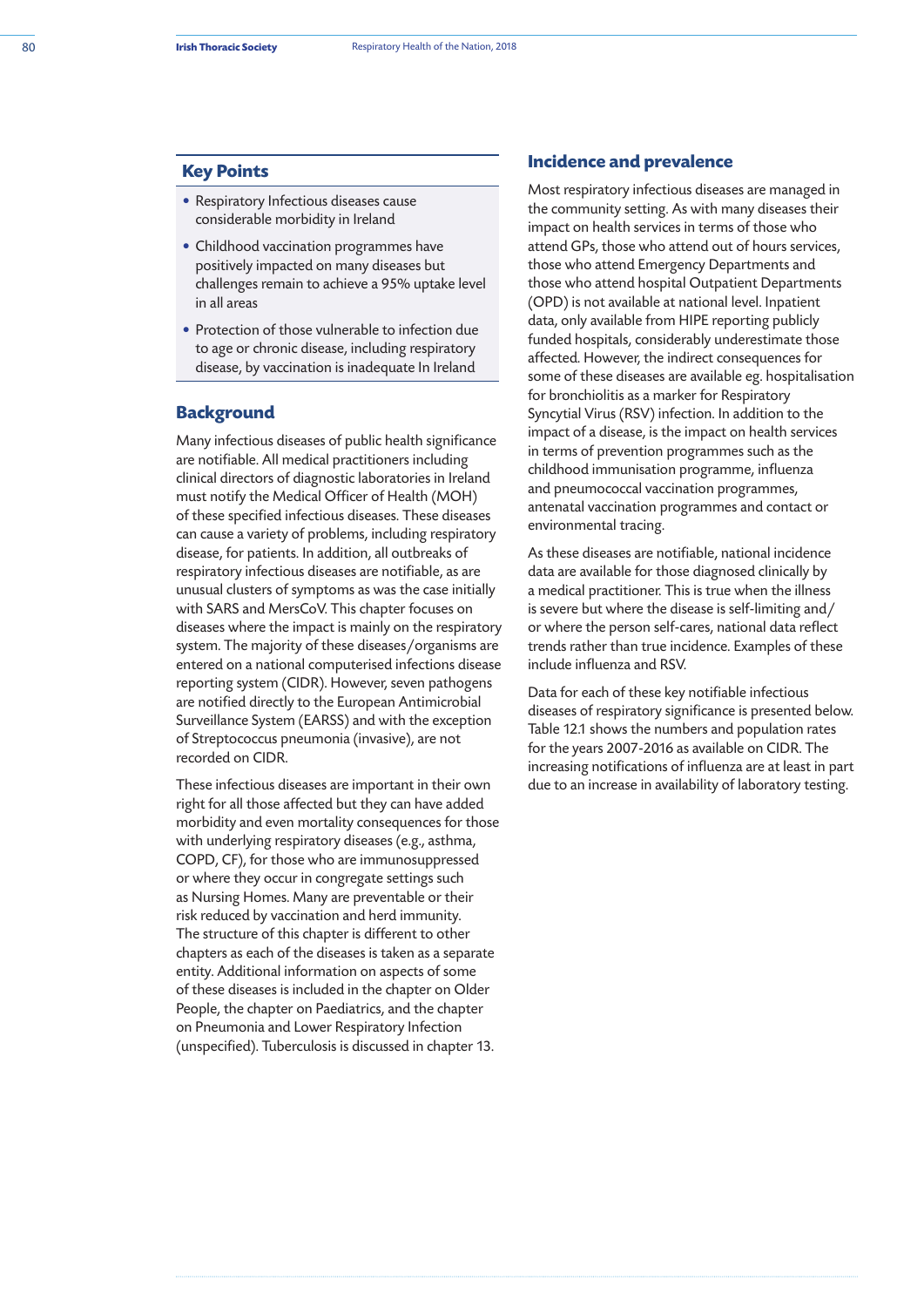| <b>Total</b>                    | 2007         | 2008         | 2009           | 2010         | 2011           | 2012         | 2013        | 2014        | 2015           | 2016  |
|---------------------------------|--------------|--------------|----------------|--------------|----------------|--------------|-------------|-------------|----------------|-------|
| *RSV                            | n/a          | n/a          | n/a            | n/a          | n/a            | 1972         | 1282        | 2479        | 2201           | 2690  |
| Rate/100,000                    |              |              |                |              |                | 43.04        | 27.98       | 52.06       | 46.22          | 56.49 |
| Legionellosis****               | 15           | 48           | 9              | 11           | $\overline{7}$ | 15           | 14          | 8           | 12             | 10    |
| Rate/1,000,000                  | 0.35         | 1.13         | 0.20           | 0.24         | 0.15           | 0.33         | 0.31        | 0.17        | 0.25           | 0.21  |
| **Streptococcus<br>pneumonia*** | 361          | 464          | 432            | 391          | 425            | 427          | 637         | 679         | 549            | 381   |
| Rate/100,000                    | 8.51         | 10.94        | 9.43           | 8.53         | 9.28           | 9.32         | 13.90       | 14.28       | 11.53          | 8.00  |
| Haemophilus<br>Influenza***     | 31           | 22           | 43             | 28           | 44             | 41           | 41          | 61          | 52             | 58    |
| Rate/100,000                    | 0.68         | 0.48         | 0.94           | 0.61         | 0.96           | 0.89         | 0.89        | 1.33        | 1.14           | 1.27  |
| Influenza                       | 279          | 473          | 484            | 210          | 2077           | 743          | 1602        | 1757        | 2680           | 4764  |
| Rate/100,000                    | 6.58         | 9.98         | 10.56          | 4.58         | 45.34          | 16.22        | 34.97       | 36.90       | 56.28          | 99.67 |
| <b>Tuberculosis</b>             | 481          | 467          | 479            | 420          | 413            | 359          | 372         | 313         | 303            | 318   |
| Rate/100,000                    | 10.9         | 11.01        | 10.46          | 9.17         | 8.97           | 7.81         | 8.08        | 6.57        | 6.6            | 6.68  |
| Pertussis                       | 77           | 104          | 78             | 114          | 229            | 458          | 173         | 73          | 117            | 213   |
| Rate/100,000                    | 1.82         | 0.33         | 1.70           | 2.49         | 5.00           | 10.00        | 3.78        | 1.53        | 2.46           | 4.47  |
| <b>Measles</b>                  | 53           | 55           | 162            | 403          | 267            | 103          | 53          | 33          | $\overline{2}$ | 43    |
| Rate/100,000                    | 1.16         | 1.20         | 3.54           | 8.80         | 5.83           | 2.25         | 1.16        | 0.72        | 0.04           | 0.94  |
| <b>Diphtheriae</b>              | $\mathbf{0}$ | $\mathbf{0}$ | $\overline{0}$ | $\mathbf{0}$ | $\overline{0}$ | $\mathbf{0}$ | $\mathbf 0$ | $\mathbf 0$ | < 5            | < 5   |

## **Table 12.1. Respiratory infectious diseases (notifiable) 2007-2016**

*Source: Computerised Infectious Disease Reporting System (CIDR) \*RSV made notifiable in 2012 \*\*EARSS pathogens not recorded on CIDR with the exception of Streptococcus pneumonia (figures since 1/7/15 refer only to confirmed cases). \*\*\* invasive disease \*\*\*\*Most notified cases of Legionellosis have Legionnaires' disease*

# **Respiratory Outbreaks (notified)**

There were 549 outbreaks affecting 6,937 people notified in 2016. These included 65 influenza outbreaks (700 cases), 12 pertussis outbreaks (31 cases), 10 RSV outbreaks (85 cases), 5 tuberculosis outbreaks (19 cases) and 26 Acute Respiratory Infection outbreaks (214 cases)*<sup>1</sup>* .In the 2016/2017 influenza season (see influenza below) there were 91 influenza outbreaks, with 1,157 people diagnosed of whom 120 (10.4%) were hospitalised and 35 (3.0%) died*<sup>1</sup>* .

## *Haemophilus influenzae (invasive)*

There were 58 cases of Haemophilus influenzae (invasive) notified in 2016, giving a crude incidence rate of 1.2/100,000. The median age of those affected was 47 years with a range of 11 days to 91 years. The incidence was highest in those aged under 1 year (11.2/100,000) and aged 65 years and over (3.3/100,000). Those aged under 10 years of age and those aged 65 years and over accounted for 56.1% of cases. Of those diagnosed, 25% had pneumonia.*<sup>1</sup>* Nationally the vaccine coverage for Haemophilus influenzae type b (Hib) at both 12 months and 24 months in 2016 was 91%. Most cases reported in 2016 were non-capsular or non-typeable and preventable by the Hib vaccine.

## *Measles*

Measles virus can cause significant disability and death. Although Ireland is currently deemed to be free of endemic measles, clusters and outbreaks continue to occur in Europe which impact on Ireland. One of the most common and serious complications of measles is pneumonia, which develops in 5–10% of children*<sup>2</sup>* . It is caused either by direct invasion of the lungs by the measles virus or due to a secondary infection by other viral or bacterial pathogens*<sup>2</sup>* .

In 2016, 43 cases were notified, giving a crude incidence rate of 0.9/100,000. Forty (93%) were part of an outbreak linked with mainland Europe. The median age was 8 years with a range of 3 months to 40 years. Three quarters (30) (75%) were unvaccinated, of whom 8 were aged under 1 year of age. Vaccine status was unknown in an additional 6 (15%) cases. Nationally the vaccine coverage at 24 months in 2016 for MMR1 was 92% *<sup>1</sup>* .

## *Pertussis (whooping cough)*

Pertussis is an acute respiratory infection caused by the bacterium Bordetella pertussis. In 2016, 213 cases were notified giving a crude incidence rate of 4.5/100,000 population. The highest age specific incidence rate was in those aged under 1 year of age followed by those aged 1-4 years. 35% (74) were aged under 6 months. In 2016, 64 were hospitalised (30%) and there were a number of deaths*<sup>1</sup>* .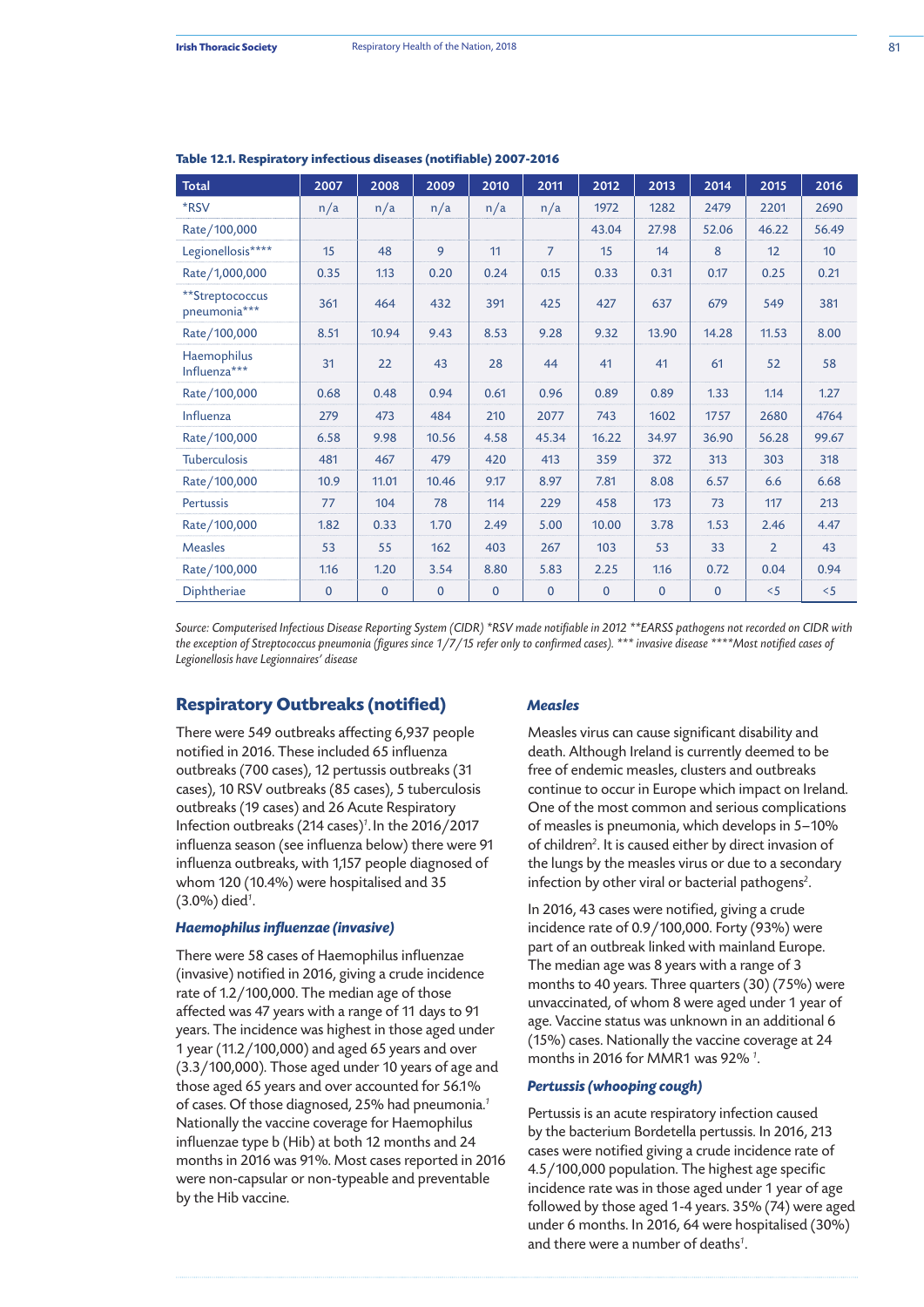Of the 213 notified cases, 37% (78) were unvaccinated. Of these, 73% (57) were aged less than 6 months, and 36% (28) were aged less than 2 months and therefore too young for vaccination so relying on maternal immunity and antenatal vaccination. Of the 74 cases aged less than 1 year of age for whom details on antenatal vaccination of the mother were available, 83% (70) of mothers were unvaccinated in the antenatal period.

Nationally in 2016 the vaccine coverage at both 12 months and 24 months was 91% and 95% respectively.

## *Streptococcus pneumoniae (invasive)*

In 2016, 381 confirmed cases of invasive Streptococcus pneumoniae were notified giving a crude incidence rate of 8.3/100,000 population. The term used is invasive pneumococcal disease (IPD) which includes meningitis, bacteraemia with/without pneumonia and invasive disease from other sterile sties. Of the 313 cases where the clinical diagnosis site was provided, 71% (222) had bacteraemia with pneumonia. For those for whom a risk factor was reported (256), 41% (59) had chronic lung disease.*<sup>1</sup>*

The median age of those affected was 64 years with a range of one month to 94 years. Almost half (49% (188)) were aged 65 years and over. The highest age specific incidence rate (ASIR) was in those aged 85 years and over (44 cases, 75.3/100,000). In children aged under 2 years the ASIR was 17.2/100,000.*<sup>1</sup>*

Outcome was reported in 323 (85%) of cases. For these, the overall case fatality was 18.8% (61) but for 13, IPD was not the cause of death. Most, but not all, deaths occurred in those aged 35 years and over.

The uptake of three doses of PCV vaccine by 24 months of age was 91% in 2016.

## *Legionellosis*

In 2016, 10 cases of Legionnaires' disease were notified giving a crude incidence rate of 2.1/1,000,000. Of the cases, 60% were males. The median age of all cases was 62 years with a range of 28 years to 82 years.*<sup>1</sup>*

## *Tuberculosis*

See Chapter 13

## *Influenza and Other Seasonal Respiratory Viruses*

Influenza is the world's most important viral disease*<sup>3</sup>* . Rates of serious illness and death from influenza are highest in individuals aged 65 years and older, children under 2 years of age and persons of any age who have medical conditions that predispose to increased risk of complications from influenza. More than 90% of influenza-related deaths occur in patients in the older age group*<sup>3</sup>* . The attack rates during seasonal influenza can vary considerably from year to year, but usually 5–20% of the population are affected*<sup>3</sup>* .

Figure 12.1 below reflects the numbers of hospitalisations for influenza and bronchiolitis for the years 2009-2016. RSV, a notifiable disease since 2012, is one of most common causes of acute bronchiolitis hence the inclusion here of bronchiolitis as a proxy marker of the impact of RSV on hospital health services.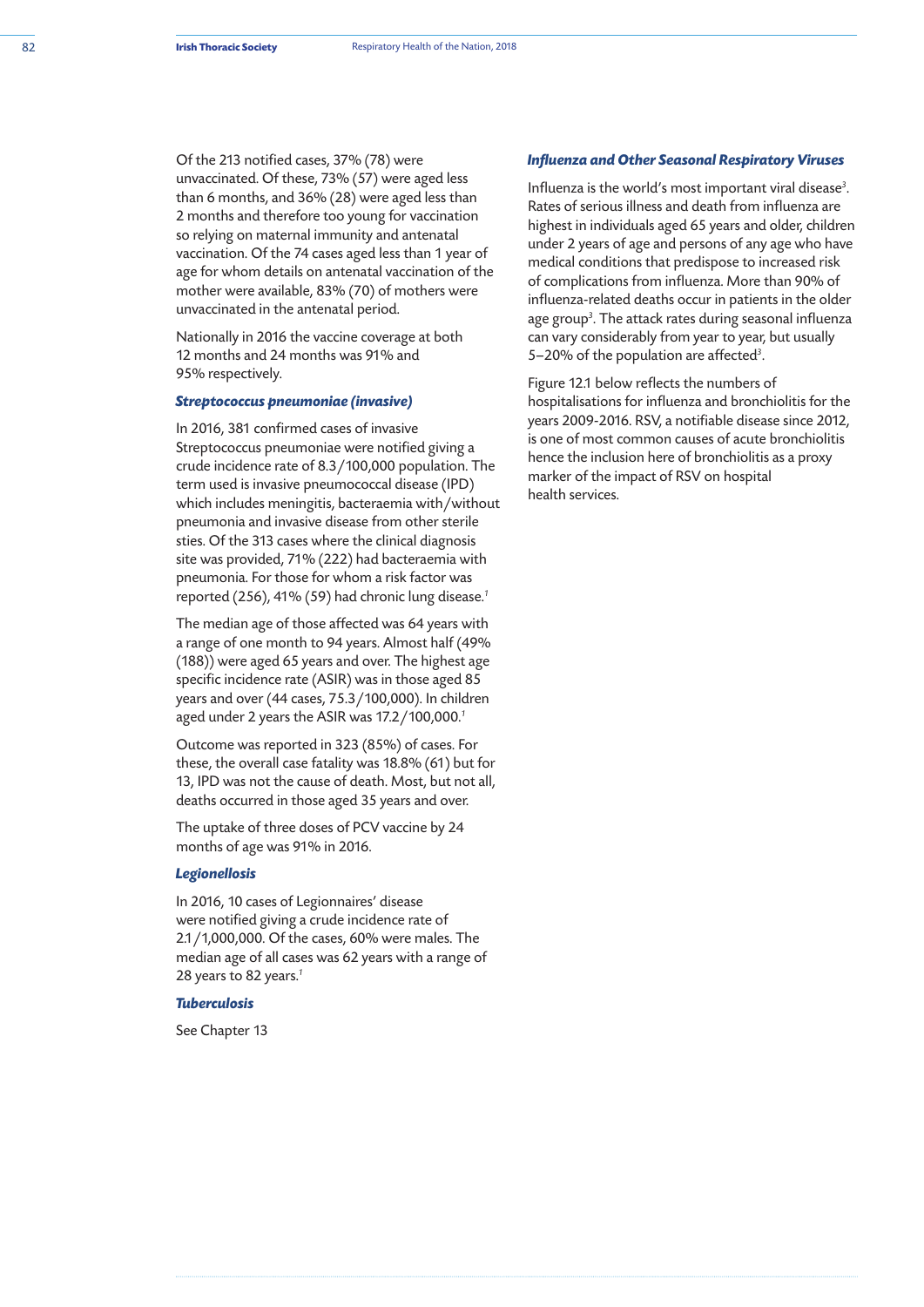

#### **Figure 12.1. Inpatient hospitalisations with a primary diagnosis of acute bronchiolitis or influenza, 2009-2016**

*Source: HIPE 2009-2016. All hospitals reporting data to HIPE* 

In view of its seasonality, influenza notifications are reported not by calendar year but by influenza season which in the Northern Hemisphere runs from October to May each year. As mentioned earlier in this chapter, data on influenza and RSV reflect trends rather than true numbers and hospitalisations are over-represented.

The peak influenza-like illness rate over the season 2016/2017 was 90.4/100,000*<sup>1</sup>* . There were 3,336 influenza and 2,583 RSV notifications during the season 2016/17 (as previously noted these numbers differ from notification numbers for calendar year 2016). Of those notified with influenza in the 2016/2017 season, 95 (2.9%) died and influenza was reported as the cause of death in 68. 99% (3,299) of the notified influenza cases were laboratory confirmed*<sup>1</sup>* .

Of the confirmed cases of influenza in 2016/17, 1,425 were hospitalised (43%) giving an age specific rate of 29.9/100,000 population. The highest age specific hospitalisation rate in 2016/17 was in those aged under 1 year of age (74, 118.9/100,000 population) and those aged 65 years and over (699, 109.6/100,000). For those aged 1-4 years the figure was 111 (41.2/100,000) while for 5-14 year olds it was 83 (12.3/100,000)*<sup>1</sup>* .

Of the 51 people admitted to critical care units in the 2016/2017 season with influenza, 13 (25.5%) were aged under 15 years and 29 (56.9%) were aged 65 years and over. Of those admitted to critical care in 2016/2017 (median age 67 years), 33 of the adults had underlying medical conditions, of whom 54.5% (18) had an underlying chronic respiratory disease. Six of the paediatric cases had underlying health

problems. Of those admitted to critical care for whom vaccination status was recorded (36), 58% (14) of the adults were not vaccinated, and 92% (11) of the children. The case fatality rate for those admitted to critical care was 39% (46% for adults, 21.4% for children)*<sup>1</sup>* .

Of the notified influenza cases in the 2016/2017 season, 470 of the confirmed cases were aged 0-14 years of whom 268 (57%) were hospitalised. The median age of the latter group was 2 years. Of those hospitalised aged 0-14 years, 49% were in a risk group, with chronic respiratory disease the commonest risk. Of those confirmed cases with a reported underlying condition for whom data was complete, 88% were not vaccinated*<sup>1</sup>* .

The crude mortality rate/100,000 among the notified cases over the years 2009/2010 to 2016/2017 ranged from 0.3 to 2.0. The latter was for 2016/2017*<sup>1</sup>* .

The excess mortality associated with influenza in those aged 65 years and over is estimated across Europe (FluMOMO). The data (unpublished) from Ireland using this model gives an average excess mortality associated with influenza in those aged 65 years and older of 531 (95% CI 464, 540) each influenza season. These estimates ranged from 291 to 1,156 between the 2012/2013 and 2016/2017 influenza seasons*<sup>4</sup>* .

The number of acute respiratory infections/influenza outbreaks in the 2016/2017 season was 111. Of these 91 were influenza outbreaks affecting 1,157 people of whom 120 were hospitalised and 35 (3.0%) died. 87% (79) of these influenza outbreaks were associated with community hospitals/residential homes for whom the uptake of vaccination was high for residents but